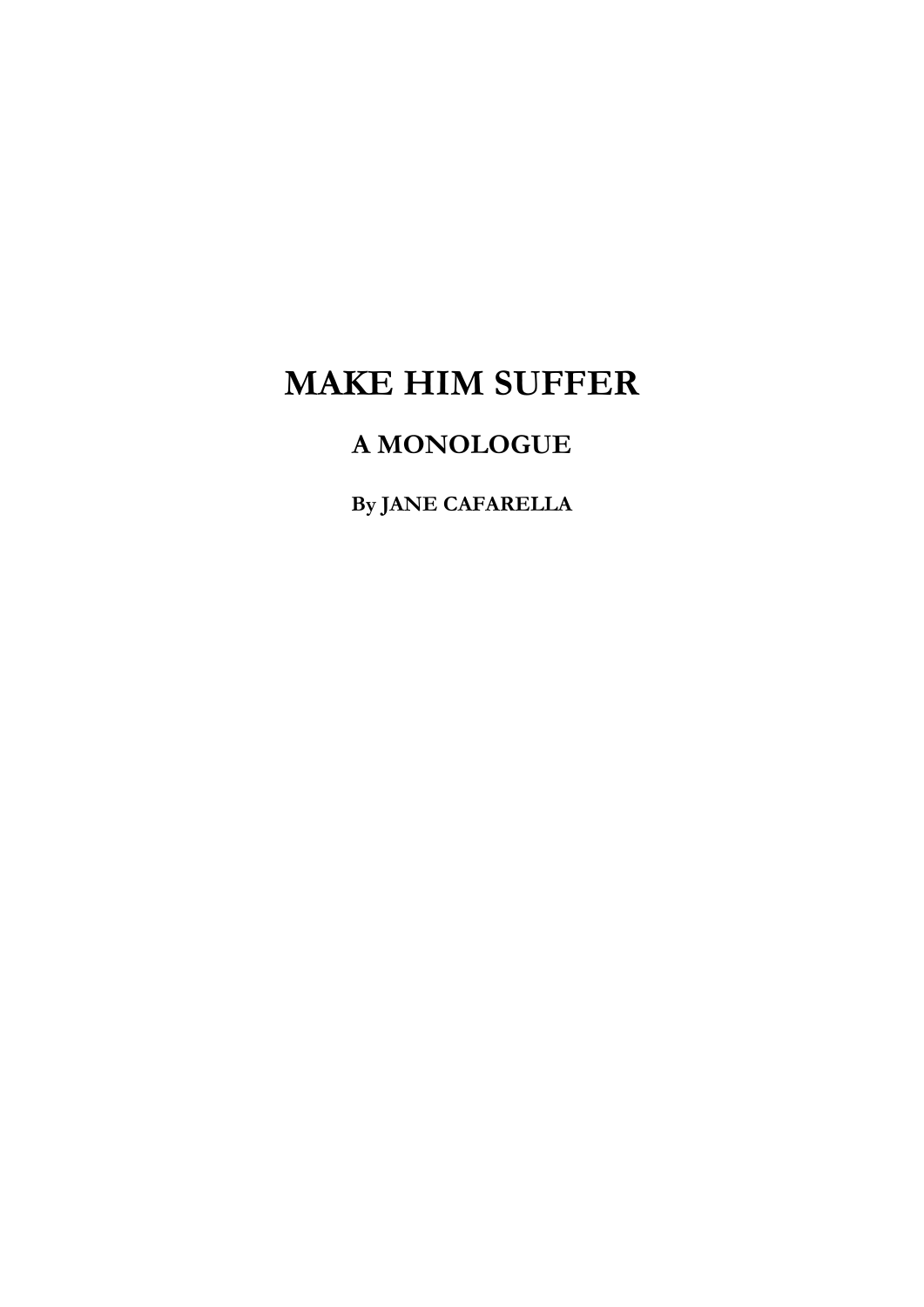*TIME: 1940. ANGELINA, 40, pleads for her husband to be released from the No.1 internment camp for Enemy Aliens in Tatura in Central Victoria, Australia, during WW2.* 

Signor, my name is Angelina Cafarella. I am here for my husband, Gaetano. I have not seen him since they bring him here three months ago. No, no! I don't want to talk to him. I come to talk to you.

My husband, he talks too much. Every day, the customers come to our shop and ask: "What have you got to say about politics today, Gaetano?", and my husband says, "Mussolini is a great man. A friend of the Italian people."

*(Shaking her head).* Bedda Matri! We are Australie since 1923 - but my husband he refuse to be naturalised.

My friend, Rosaria, says, "Your husband talks too much. We should watch out for our own skins."

So, I plead with him, "Acurra, aqua in bocco - for the sake of the children, please don't talk politics in the shop."

My father, too, he begs him, "Be careful what you say. We are not in our own country. You never know what can happen."

But my husband shouts at us: "Stai zitto, deficite! What do you or your father understand about politics?"

*(Smiling)* Well, you know what happen? The next day about five or six Australie take vigil outside our shop. They say, "Don't go in there. They're dagoes. They're fascists. They're Mussolini's people."

That day we sell nothing. The next day, also nothing. We have to close the shop. The next morning the police come and take my husband away to the camp.

*Beat.* 

Signor, at that time I have three children and one coming, and no money. My father he takes a job at a fruit stall at the Victoria Market, but it is not enough. He is old and can't work hard anymore. We have no food. We have reached the lowest. (*She makes the sign of the cross.)* Jesu mia misericordia!

But God is good! The priest, Father Modotti sees my husband is not in church. He comes with food and says he will ask the Archbishop to put a word for him. "Perhaps, if your husband can help the church, the church can help him," Father Modotti says. "What can your husband do?"

*(Shrugs)* Do? Nothing! My husband does nothing. He never likes to work - only to read and talk, but these things you only discover after. Many things you discover after. Three years ago, I am pregnant with my third child. My husband and I argue about money. I fear he will hurt me and the child will be born dead. I run next door for help. That night my son is born on the couch of the neighbour.